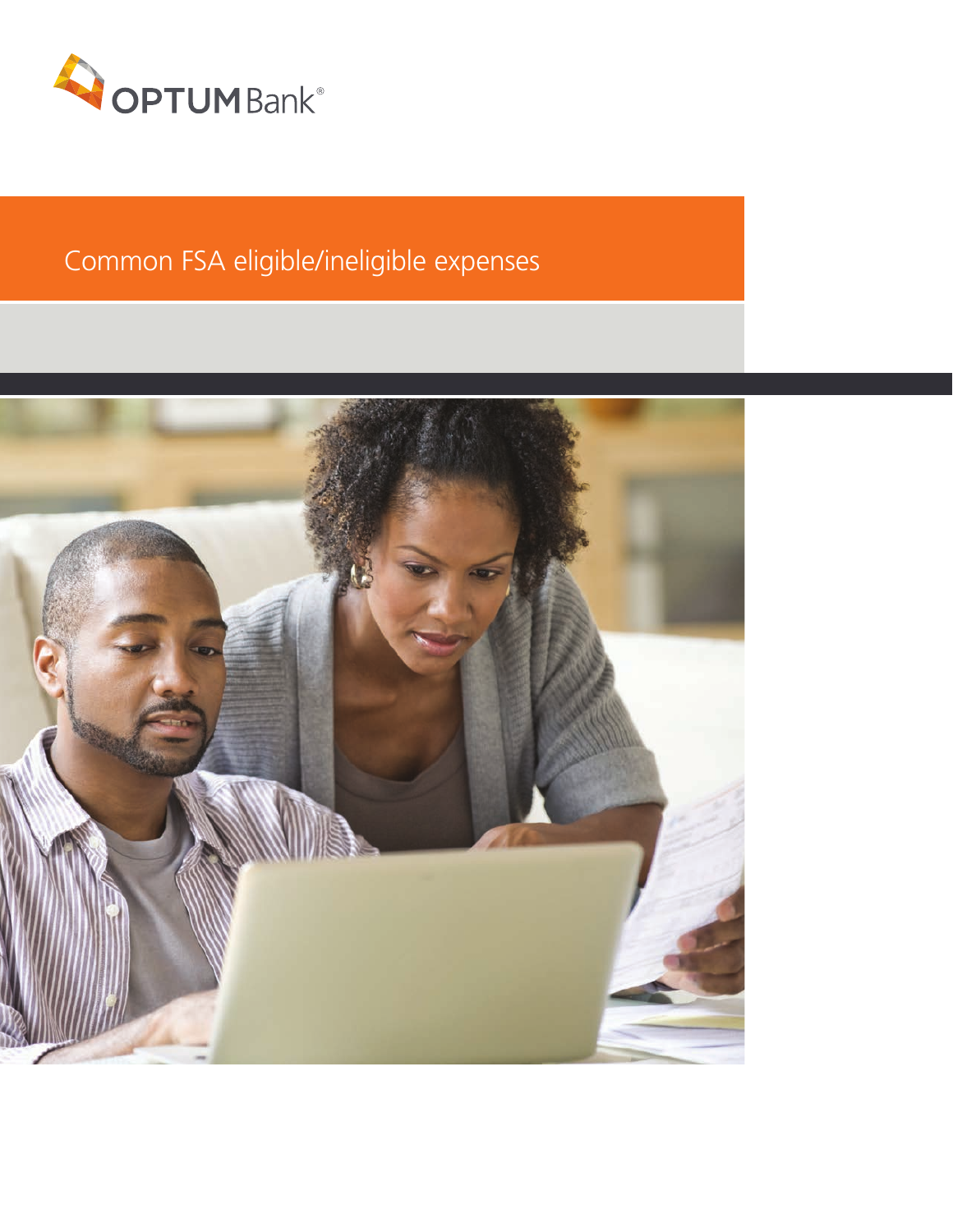Using a flexible spending account (FSA) is a great way to pay for eligible expenses with income tax-free dollars.

The following lists are not all-inclusive, but will highlight some common eligible expenses for your health care FSA, limted purpose FSA or dependent care FSA. The Internal Revenue Service (IRS) decides which expenses can be paid from an FSA and they can modify the list at any time. Be sure to review your benefit plan documents to learn what expenses are eligible for reimbursement under your specific plan.

If you are currently participating in a high-deductible health plan (HDHP) and are contributing to a health savings account (HSA), you may also participate in a limited purpose FSA. Expenses are limited to dental and vision expenses identified with an \* in the list below.

#### **Common eligible health care expenses**

- Acupuncture
- Ambulance
- Artificial limbs
- Artificial teeth\*
- Birth control treatment
- Blood sugar test kits for diabetics
- Breast pumps and lactation supplies
- Chiropractor
- Contact lenses and solutions\*
- Crutches
- Dental treatments including X-rays, cleanings, fillings, sealants, braces and tooth removals\*
- Doctor's office visits and co-pays
- Drug addiction treatment
- Drug prescriptions
- Eyeglasses (Rx and reading)\*
- Fluoride treatments\*
- Flu shots
- Guide dogs
- Hearing aids and batteries
- Infertility treatment
- Inpatient alcoholism treatment
- Insulin
- Laboratory fees
- Laser eye surgery\*
- Medical alert bracelet
- Medical records charges
- Midwife
- Occlusal guards to prevent teeth grinding
- Orthodontics\*
- Orthotic Inserts (custom or off the shelf)
- (Certain) over-the-counter drugs and medications
- Physical therapy
- Special education services for learning disabilities (recommended by a doctor)
- Speech therapy
- Stop-smoking programs (including nicotine gum or patches, if prescribed)
- Surgery, excluding cosmetic surgery
- Vaccines
- Vasectomy
- Vision exam\*
- Walker, cane
- Wheelchair



#### **Managing your FSA is simple**

It's easy to manage your account online. Simply register at **optumbank.com** to:

- Sign up to receive email notifications
- Sign up for direct deposit
- Check your account balance
- Submit claims and receipts for reimbursement
- View your recent transactions

With an Optum Bank FSA, you have the tools and resources to make the most of your health care dollars.

#### **We're everywhere you go**

The Optum Bank mobile app is the most convenient way to check your balance, submit and review claims, and receive messages—even when you're in line at the pharmacy. You can snap a photo of a receipt using your device's camera and upload it to your account to document your claim.

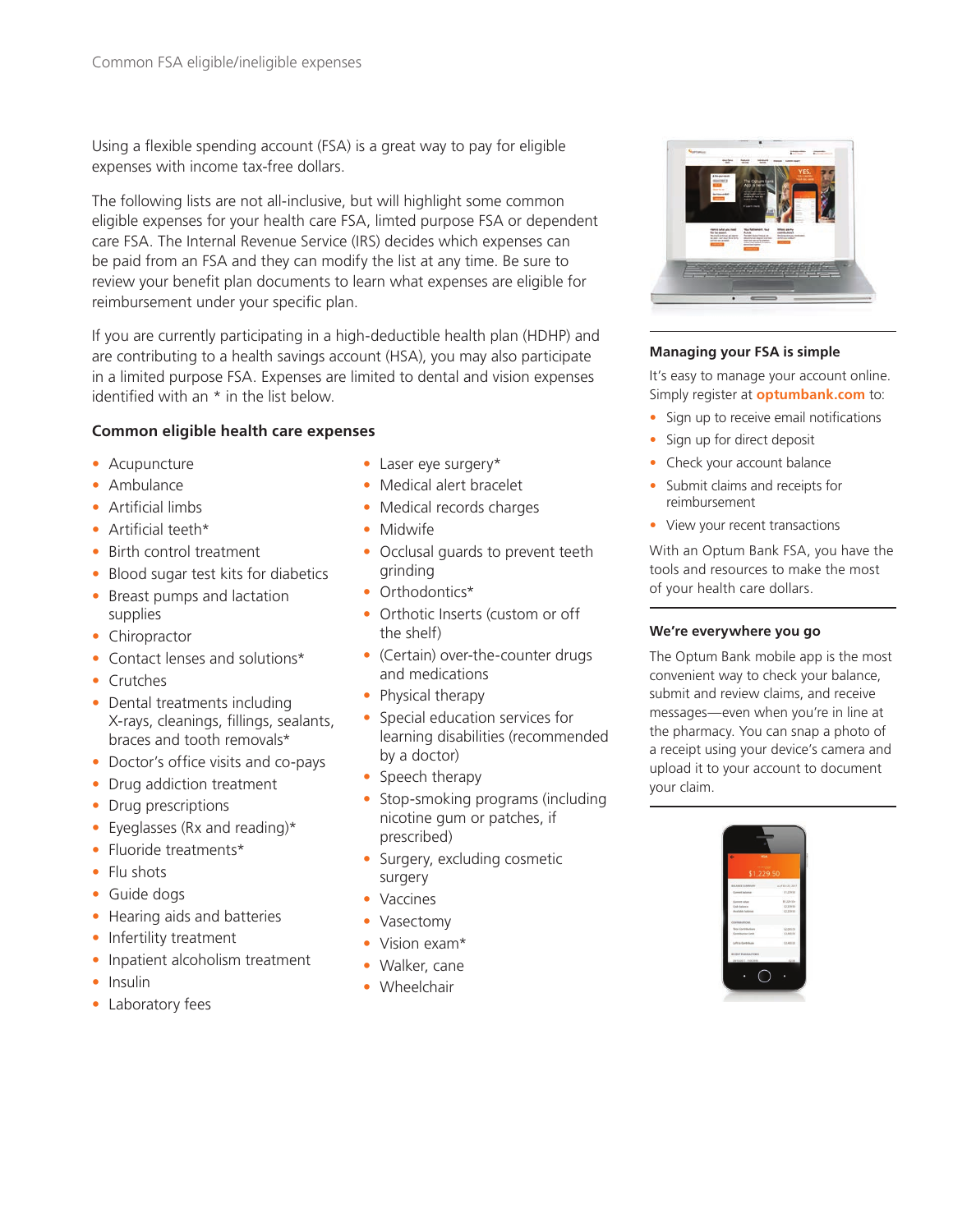# **Common over-the-counter (OTC) medicines**

Many over-the-counter medicines and drugs as well as medical supplies may be eligible for reimbursement with a health care FSA. Examples include, but are not limited to:

- Acid controllers
- Acne medicine
- Anti-gas products
- Allergy and sinus medicine
- Anti-diarrheal medicine
- Baby rash ointments/creams
- Bandages, adhesive or elastic
- Braces and supports
- Breast pumps
- Blood pressure monitors
- Catheters
- Cold and flu medicine
- Cold packs/hot packs
- Contact lens solution and supplies\*
- Contraceptives
- Crutches
- Denture adhesives\*
- Diagnostic tests and monitors (such as blood glucose monitors)
- Elastic bandages and wraps
- Eye care\*
- Feminine antifungal or anti-itch products
- First-aid supplies
- Hemorrhoid treatments
- Laxatives or stool softeners
- Menstrual care products
- Motion sickness medicines
- Nasal sprays or drops
- Ointments for cuts, burns or rashes
- Ostomy products
- Pain relievers, such as aspirin or ibuprofen
- Pregnancy test kits
- Sleep aids
- Stomach remedies
- Sunscreen
- Thermometers
- Walkers, wheelchairs and canes



- The IRS publishes information on FSAs and eligible medical expenses. Visit **irs.gov** and search for Publication 502 or 969 to learn more.
- View your account information at **optumbank.com**

## **Services that may be eligible with a Letter of Medical Necessity form completed**

This list is not all-inclusive:

- Weight-loss program, only if it is a treatment for a specific disease diagnosed by a physician (e.g., obesity, hypertension, heart disease)
- Compression hosiery/socks, anti-embolism socks or hose
- Massage treatment for specific ailment or diagnosis
- CPR classes for adult or child
- Improvements or special equipment added to a home or other capital expenditures for a physically handicapped person
- Toothbrushes (including electric) and toothpaste